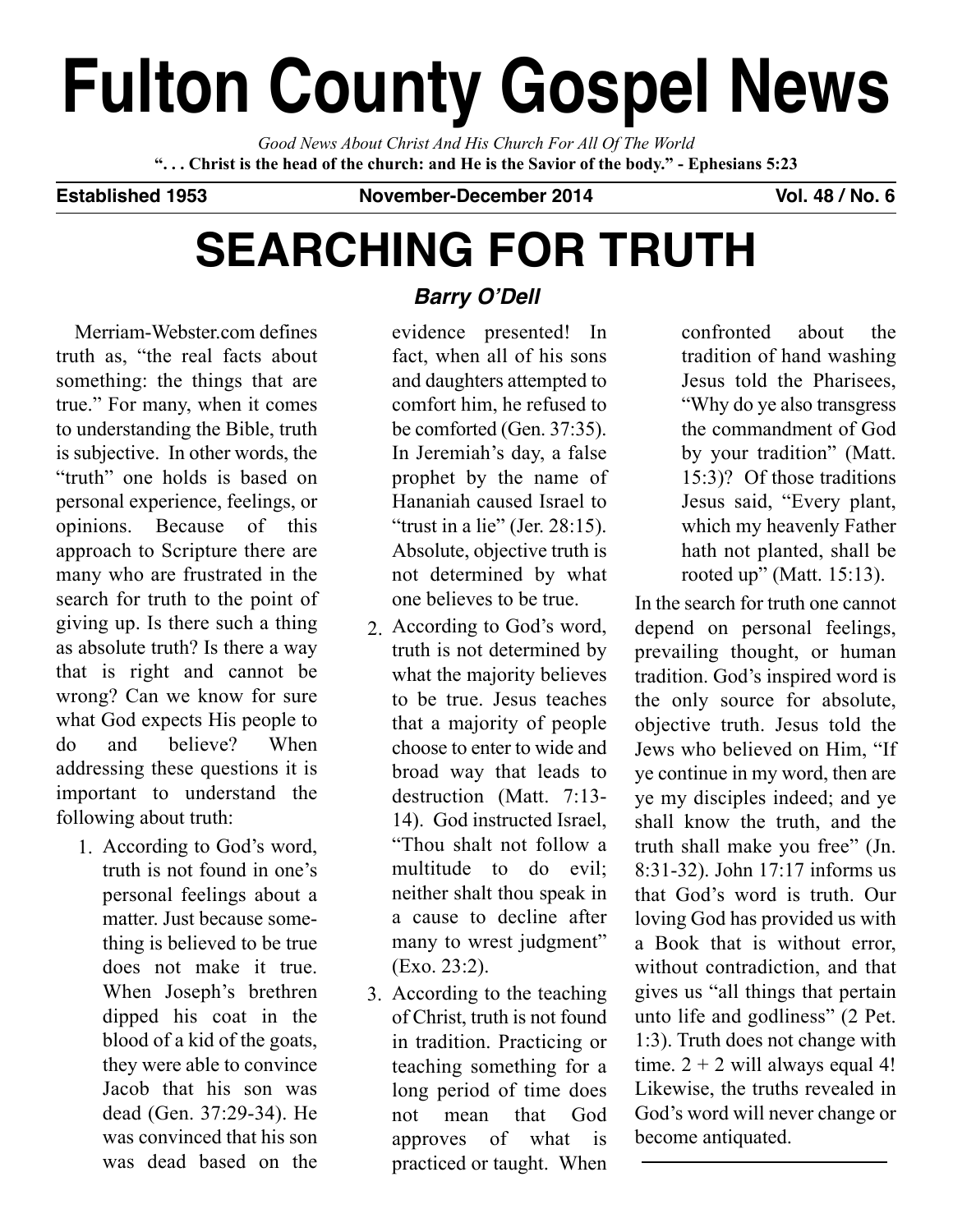#### **FULTON COUNTY GOSPEL NEWS** USPS Publication #211780

. . . is a Periodical publication issued monthly by the church of Christ at Third and Bethel (P.O. Box 251), Mammoth Spring, AR 72554-0251. **POSTMASTER: Please mail all changes of address to the above address.**

FCGN is mailed free of charge to any who care to receive it. We will be happy to add any names to the regular mailing list. If you send in a name we must have a complete address, including number and street name, or RR. or HCR number, plus box number, or a P.O. Box number and the **NINE DIGIT ZIP CODE.** This paper is supported by voluntary contributions for which we are grateful. Financial information will be furnished upon request. **Mail all address corrections or manuscripts to:**

**FULTON COUNTY GOSPEL NEWS** P.O. Box 251

| Mammoth Spring, AR 72554 |  |  |  |
|--------------------------|--|--|--|
|--------------------------|--|--|--|

| Website  www.fultoncountygospelnews.org |
|-----------------------------------------|
|                                         |
|                                         |

## **FOREBEAR ONE ANOTHER Bobby Liddell**

Christians share a special, spiritual, and eternal relationship with "one another" that transcends the differences of "all nations, and kindreds, and people, and tongues," and lasts forever (Rev. 7:9; 1 The. 4:13-18). Our blessed relationships and faith-building responsibilities are reciprocal and reflexive. Thus, what we do properly is from one to another, and of one by another. In the body of Christ, we share the mutual responsibility (and mutual expectation) to "forbear one another in love" (Eph. 4:2).

#### **FORBEAR ONE ANOTHER**

Mounce wrote of "forbear": "Anechomai means 'to bear with, endure, tolerate, put up with' something or someone . . . . When the object of anechomai is personal, it means to put up with or tolerate an individual" (213). If we forbear,

we put up with personalities, bear with shortcomings, and tolerate slights and injuries. We will thank God for those brethren with more acclaim, more abilities, or more opportunities, and we will reach down to the "little ones" who seem insignificant, lacking in knowledge, deficient in ability, behind in maturity, and seek to raise them up to where they should be.

Forbearing does not mean tolerating continuing sin (1 John 3:4, 8-9; 5:16-17). "The riches of" God's "goodness and forbearance and longsuffering" (Rom. 2:4; cf. 3:25), should inspire us to endure patiently, to forbear lovingly, and to forego revenge, even upon those who have grievously wronged us, because of our love for them, and for the Lord's body. God's being forbearing does not mean He overlooks sin, but that He desires man's salvation, in spite of all man has done against Him (John 3:16- 17). God, not man, determines what sin is, and who is guilty (1 John 3:4; Rom. 7:13). One is not a sinner just because: (1) He differs in a matter that is optional, judgment, or a scruple (Rom. 14), (2) Another dislikes him, or is jealous of his position, or his success, or, (3) Someone accuses him (Rev. 12:10). Additionally, one is not free from guilt simply because one chooses to overlook his sin under the guise of forbearance.

Some decry forbearance, and foolishly and falsely define "longsuffering and patience" as sinful "toleration and compromise." We must never let anyone coerce, accuse, condemn, or sanction us into believing we sin when we follow the Lord's command to be forbearing. Let us put aside pettiness and pride, and inculcate within us lowliness, meekness, and forbearance (Eph. 4:2), that we might help men to be productive now, and saved eternally. Only then, will we have the proper disposition to confront sin, and to rebuke sinners correctly.

#### **FORBEAR ONE ANOTHER IN LOVE**

Love for one another identifies us (John 13:34-35). Love is patiently enduring in addressing conflicts, dissolving disputes, or restoring broken unity (1 Cor. 13). To extend to others the forbearance we all need and want, because of genuinely seeking the good of the other, and of the body of Christ, will, when properly received, result in healing, instead of additional injury. Brethren, who bow their hearts to listen to the God of Heaven, stoop down to lift up the lowly; listen to, and learn from, the least; and think more highly of others than they do of themselves. God, through Paul, warned: "But if ye bite and devour one another, take heed that ye be not consumed one of another" (Gal. 5:15). Loving forbearance would eliminate such devilish conduct.

#### **FORBEARING IS AN IDENTIFYING CHARACTERISTIC OF CHRISTIANS**

Paul wrote about those whose lives were "hid with Christ in God," instructing them in, "Forbearing one another, and forgiving one another, if any man have a quarrel against any: even as Christ forgave you, so also do ye." From Colossians 3:1-17, note that forbearing is a Christian characteristic of those who: (1) Are risen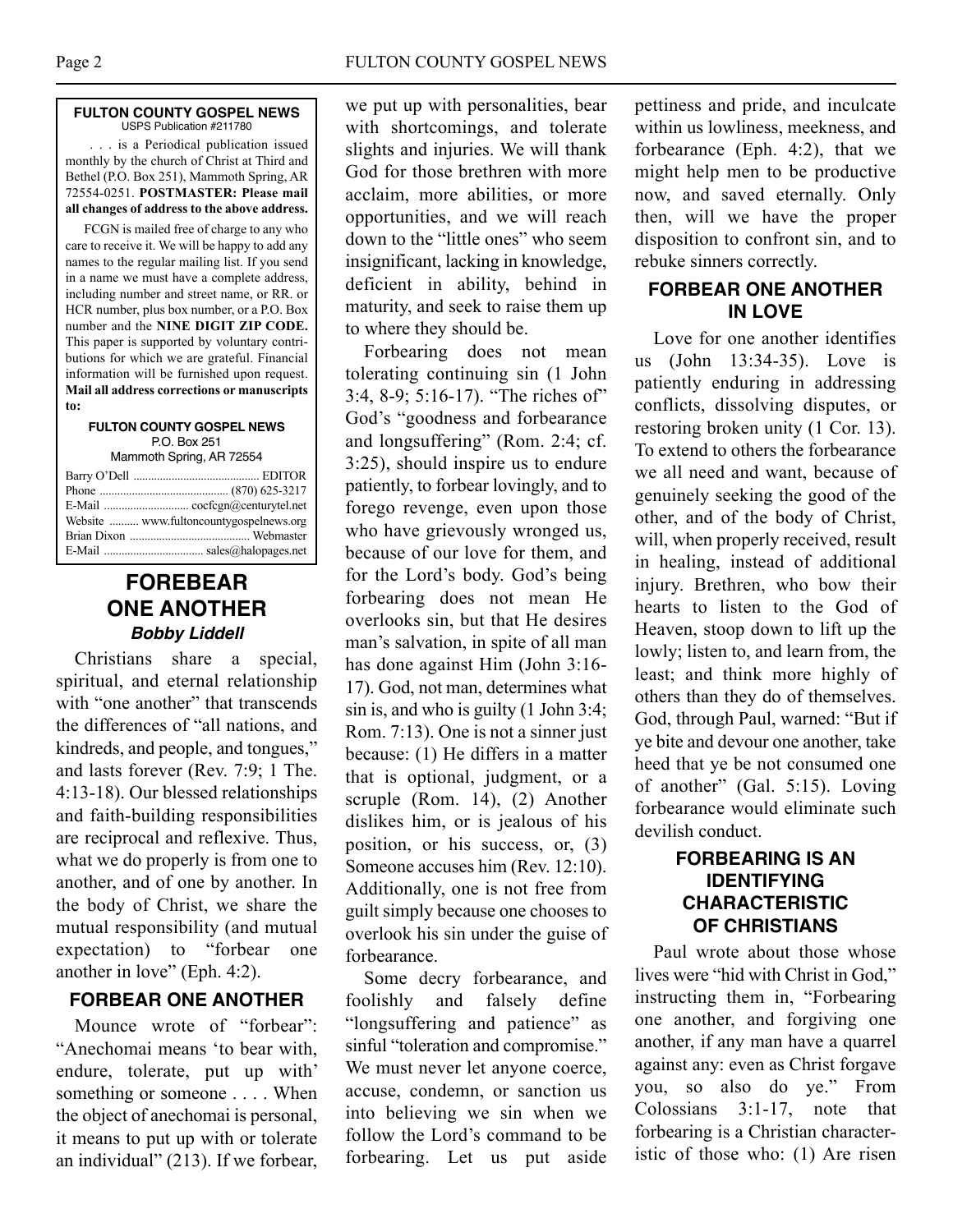with Christ, (2) Seek things that are above, (3) Set their affections on things above, not on things on the earth, (4) Are dead, but alive in Christ, (5) Expect to appear with Him in glory, (6) Have put to death their members upon the earth, (7) Have put off the evil attributes of the old man, (8) Have put on Christian characteristics of the new man, (9) Have put on love, which is the bond of perfectness, (10) Let the peace of God rule in their hearts, (11) Let the word of Christ dwell in them richly, (12) Do all, in word or deed, in the name of the Lord, (13) And, give thanks unto the Father by Him.

#### **CONCLUSION**

Forbearing one another in love is a Christian characteristic that we must work to acquire, to practice, and to perfect within us. Forbearance requires patience with one another, demands slowness to anger, and also stresses readiness to forgive. Forbearance endures the trials, overcomes weakness, and claims the victory—and does so with lowliness and meekness. Forbearing one another in love should not seem to us to be unusual or unknown. Rather, we should be faithful practitioners of bearing with one another, ready to forgive, and gentle in our dealing with others. If we love one another, as we should, we will know the blessings of forbearing, even if we must suffer in order to do so.

#### **WORKS CITED**

Mounce, William D. *Mounce's Complete Expository Dictionary of Old & New Testament Words.* Grand Rapids: Zondervan, 2006.

*Bobby Liddell serves as the Administrative Dean for Memphis School of Preaching.*

# **Christian Participation in Government By: Johnny O. Trail**

Should the child of God become involved in politics? To hear some people talk on social media, it seems that one is committing sin to complain about anything political or to differ from what any person in politics offers as public policy and law. It is almost as if they believe that we should follow our leaders like mindless sheep down any path that is put forward regardless of how immoral or wrong their policy might be. Such considerations should not be determined along party lines. What is right is right, and what is wrong is wrong regardless of political affiliation.

One might think this is clear cut in regards to issues that exist in our nation that are egregiously wrong. Murdering the unborn is sin. Homosexuality is sin. Same sex marriage is sin. Sadly, there are Christians in social media and other settings that seem to argue *for* these moral wrongs under the banner of "it is politics and it should not matter!"

Even so, the logic of this idea is not founded or rooted in scripture. *Politics do not fall under some special category that God does not consider on the Day of Judgment*. All of our works will be considered by God. While it is true that our primary focus is the proclamation of Christ and His life giving gospel, we are not precluded from having a role in political affairs as long as that role does not result in immorality. II Timothy 2.4 says, "No man that warreth entangleth himself with the affairs of *this* life; that he may please him who hath chosen him to be a soldier."

Still, there are those who issue complaints about Christians weighing in on issues that are decidedly political in nature. Is the child of God expected to merely follow without expressing any objections? If one takes this position, it might be argued, incorrectly, that one should not vote, call representatives, or participate in any political discussions at all. Clearly, one can see the absurdity of such an idea.

How would one make this argument from scripture? The Apostle Paul was one who stood for his rights when he was improperly imprisoned. As a Roman citizen, he had special rights under the law. Understanding this fact, Paul used his rights when he was thrown into prison for no real reason. Acts 25.11 records Paul saying, "For is I be an offender, or have committed anything worthy of death, I refuse not to die: but if there be none of these things whereof these accuse me, no man may deliver me unto them. I appeal unto Caesar." Paul had a right to fair treatment under Roman law.

As one considers the political and moral landscape, it is sadly apparent that Christians are living in perilous times. This is true in America and in other nations. Just recently Houston, Texas issued a court order demanding that preachers turn over any sermons dealing with homosexuality, opposition to "gender neutral"